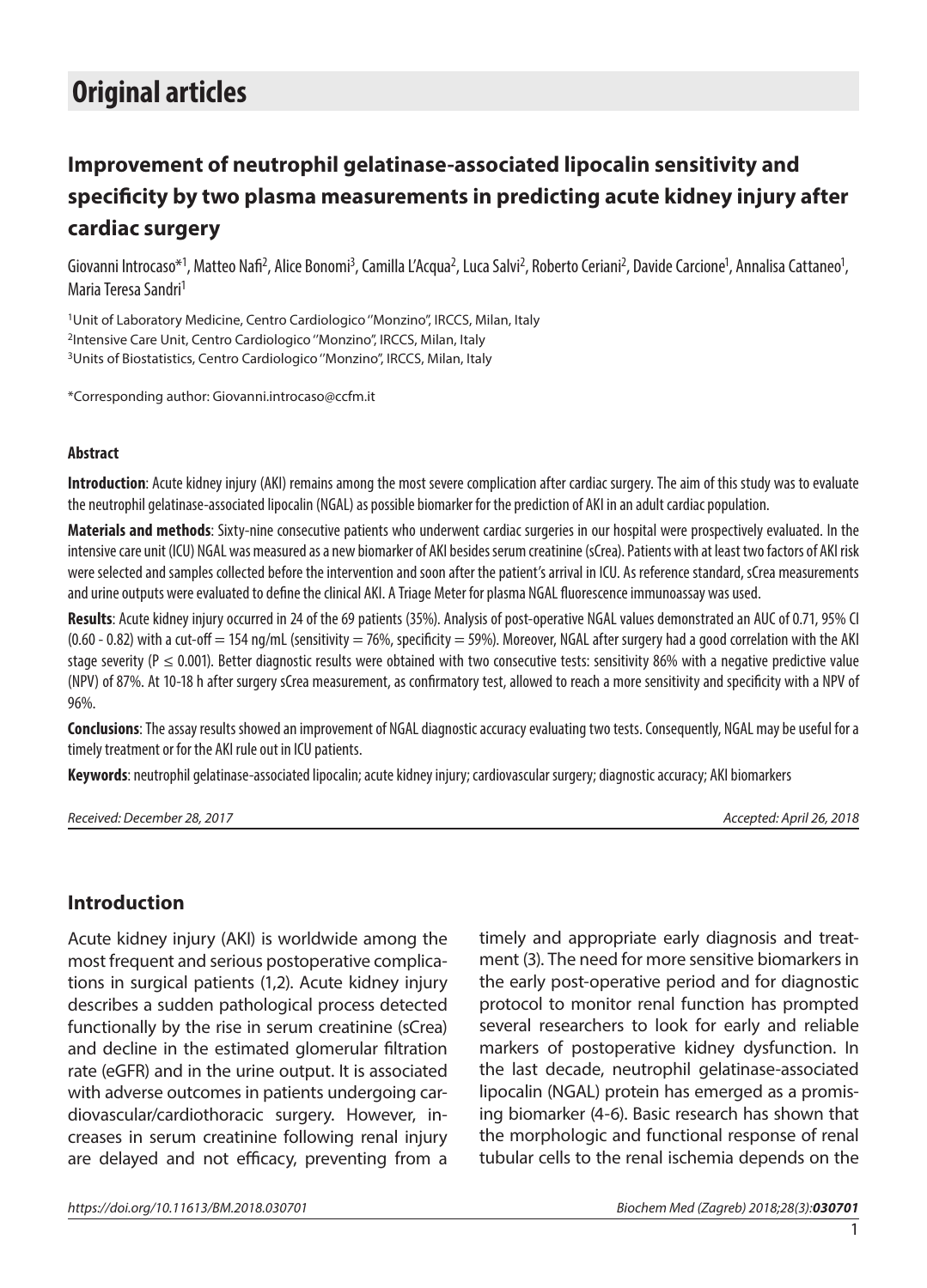intensity and severity of ischemia and includes loss of cell polarity, cell death, proliferation, differentiation (7-9). The rationale for the clinical application of NGAL in the diagnostic and/or prognostic evaluation of AKI is due to an intensive gene up-regulation following to injurious events that determine a high secretion of this protein in the damaged tissue (7,8). Despite several studies have indicated the utility of NGAL measurement in the early detection of AKI, to date, clear consensus on clinical applications of NGAL determination does not exist (10-13). Particularly critical is the identification among subject who may already present an increased risk of postoperative complications, due to their clinical status or to underlying disease, those who actually will develop postoperative AKI. The aim of this study was to investigate the usefulness as diagnostic value of plasma NGAL in the early prediction of AKI in adults undergoing cardiac surgery at high risk of AKI development, in association with the conventional marker serum creatinine. The study had been conducted applying to biochemical test NGAL and sCrea the basic measures of diagnostic accuracy.

## **Materials and methods**

Between January 2014 and September 2015, 92 consecutive patients undergoing cardiac surgery, at the Centro Cardiologico Monzino, and matching the inclusion criteria were prospectively enrolled in the study. Among them 23 had missing results or clinical data and were excluded from the analysis. This study was approved by the local Ethic Committee and all patients provided written informed consent. Patients presenting two or more of the following criteria were included: 1) age > 70 years, 2) eGFR  $<$  60 mL/min/1.73m<sup>2</sup> (estimated by Modification of Diet in Renal Disease, MDRD formula), 3) ejection fraction (EF)  $<$  41%, 4) redo operation, 5) combined surgery. In the surgical program each patient was classified according to the European System for Cardiac Operative Risk Evaluation (Euroscore). This risk model predicts the mortality in cardiac surgery.

The diagnosis of AKI was made according to the Kidney Disease-Improving Global Outcomes (KDI- GO) criteria (14). The present international guideline based on serum creatinine and urine output, data available in the Hospital database, represents the gold standard for AKI diagnosis. The AKI definition was between 1 to 3 according to 24h sCrea modifications and urine output (14). Acute kidney injury equal 0 means modifications of serum creatinine and urine output lower than AKI 1. When AKI was 0 the patient was allocated in the group No-AKI, otherwise when AKI was  $\geq 1$  the patient was allocated in the group AKI. Serum creatinine modifications of 1, 2, 3 times baseline and progressive urine output reduction identified the AKI degree with stage: 1 or 2 or 3. Acute kidney injury stage of 2 and 3 identified patients with high severity of kidney injury.

Plasma NGAL was evaluated in blood samples taken at two time points: before surgery at general anaesthesia induction (baseline or pre-NGAL) and within 4h from the arrival of the patients in ICU (post-NGAL). Blood samples collected in 3 mL tube (BD Vacutainer,  $K$ <sub>2</sub>EDTA 5.4 mg, as anticoagulant, Becton Dickinson and Company, Franklin Lakes, USA) were centrifuged at 1000×g at room temperature for 10-15 minutes, aliquoted in 0.5 mL tubes and stored at - 80 °C until assayed. Neutrophil gelatinase-associated lipocalin was measured using a point-of-care test method (Triage Meter NGAL Test, Biosite, Alere Health, San Diego, USA), a rapid fluorescence based immunoassay.

Serum creatinine concentrations were measured before surgery, after 10-18 hours and every day for the three consecutive postoperative days, on Unicell DxC clinical system (Beckman Coulter, Indianapolis, USA) using a colorimetric Jaffe method with isotope dilution mass spectrometry standardization. A tube of 4.5 mL lithium heparin with separator gel was used from the laboratory routine (Becton Dickinson and Company, Franklin Lakes, USA). Quality control charts with two levels are assessed daily by the use of random and systematic control rules and critical evaluation monthly, using the Synchron control kit (Beckman Coulter, Indianapolis, USA). The sCrea analytical variability (CV%) applied for the imprecision profile at different plasma concentrations ranged from 1.1% to 3.6%.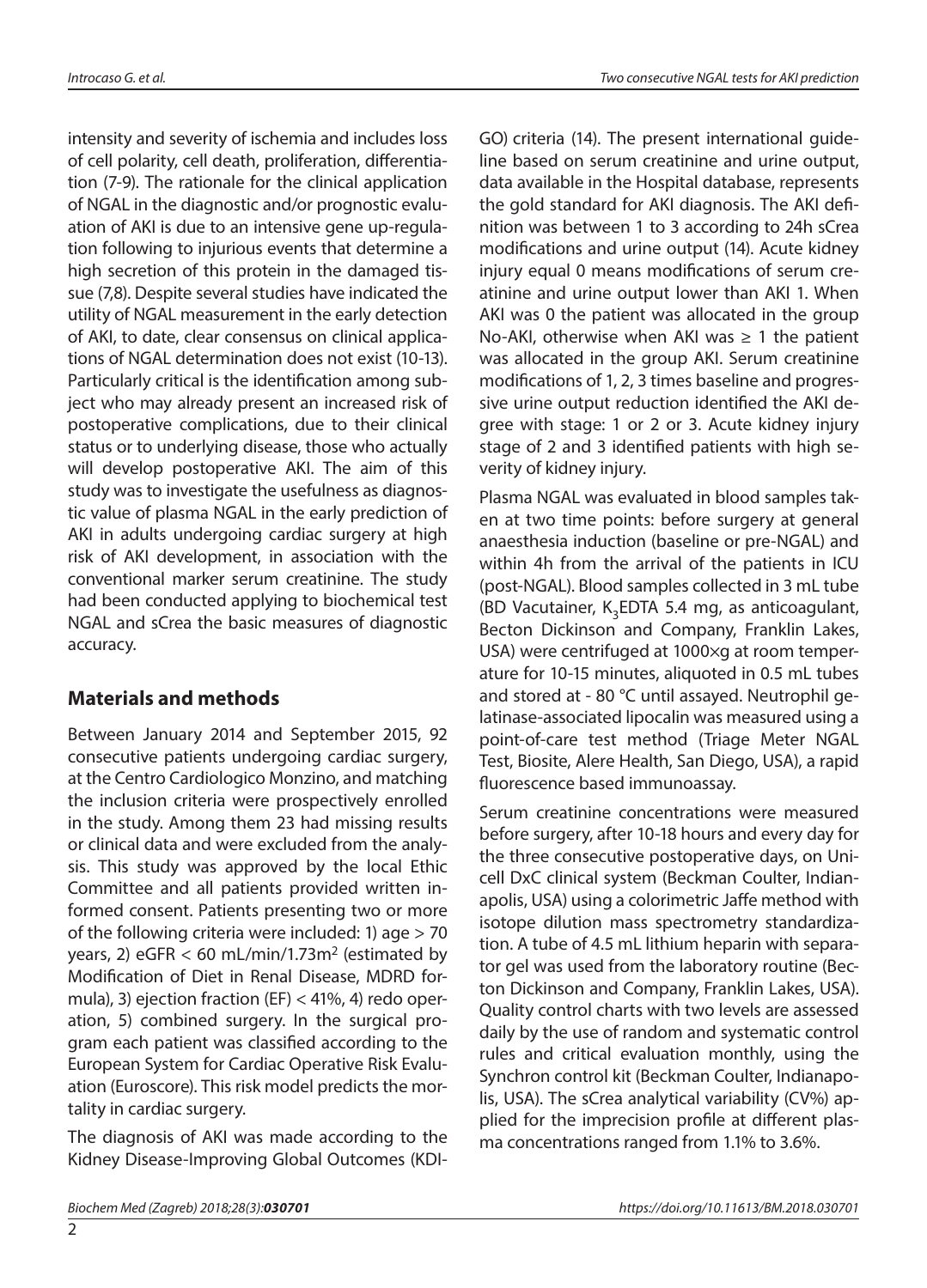## **Statistical analysis**

Continuous variables are presented as mean  $\pm$  SD, and were compared using the t-test for independent samples. Variables not normally distributed are presented as median and interquartile ranges, and compared with the Wilcoxon rank-sum test. Categorical data were compared using the chisquare test or the Fisher exact test, as appropriate. Correlations between variables were determined using the Pearson test or Spearman's rank test, as appropriate. Receiver operating characteristic (ROC) curves were calculated and the area under curve (AUC) with 95% CI was used to measure the ability of NGAL to predict AKI.

The cut-off of NGAL was detected by Euclidean distance, able to balance the sensitivity and specificity of predicting a case. Tests were two-sided. Pvalues < 0.05 were considered statistically significant. Analyses were performed by SAS version 9.4 (SAS Institute Inc., Cary, NC). A critical NGAL interpretation, based on two consecutive tests and according to expert opinion, was made, considering clinically significant an increase in NGAL (positive test) if the second value (post operation) was  $\ge$ 100 ng/mL (15).

## **Results**

To illustrate the study steps, we had built a flow diagram of the participants, showing the number of NGAL tests performed as index test and the number of AKI diagnosis using the sCrea and urine output modifications as reference standard (Figure 1). The clinical and main characteristics of the study population are shown in Table 1. No signifi-





**Figure 1.** The flow diagram shows the neutrophil gelatinaseassociated lipocalin (NGAL) evaluation (index test) performing two consecutive measurements. The positive result was obtained through the evaluation of ΔNGAL as biomarker increase. AKI - acute kidney injury. No-AKI - no acute kidney injury. ICU - intensive care unit.

|                                   | AKI                 | <b>No-AKI</b>               | P       |
|-----------------------------------|---------------------|-----------------------------|---------|
| N                                 | 24                  | 45                          |         |
| Gender, male (proportion)         | 15(0.62)            | 29(0.64)                    |         |
| Age, years                        | $76(55 - 81)$       | 78 (58 - 89)                | 0.056   |
| Weight, kg                        | $75(61 - 80)$       | $69(63 - 78)$               | 0.317   |
| Euroscore                         | $5(3-7)$            | $6(3-9)$                    | 0.703   |
| NGAL <sub>baseline</sub> , ng/mL  | 94 (72 - 179)       | $92.5(73.5 - 165)$          | 0.659   |
| sCrea (CKD), µmol/L               | 165 (139 - 193)     | 176 (140 - 194)             | 0.948   |
| sCrea <sub>baseline, µmol/L</sub> | 84 (77 - 106)       | $108(81 - 141)$             | 0.148   |
| ∆sCrea <sup>*</sup> , µmol/L      | $35.2(26.4 - 52.8)$ | $8.8$ ((- $8.8$ ) - $8.8$ ) | < 0.001 |
| sCrea <sub>max</sub> , µmol       | 176 (132 - 282)     | 132 (106 - 167)             | 0.082   |

**Table 1.** Characteristics of the study participants

Variables are given as median and interquartile range; age is given as median (min -max). P-values were calculated using Wilcoxon rank-sum test (significance level  $\alpha$  = 0.05); for categorical variables Chi-square and Fisher's tests were used. AKI - acute kidney injury. No-AKI - no acute kidney injury. Euroscore - European System for Cardiac Operative Risk Evaluation. NGAL - neutrophil gelatinase-associated lipocalin. sCrea - serum creatinine. CKD - chronic kidney disease. \*ΔsCrea was obtained as difference between serum creatinine concentration after and before surgery.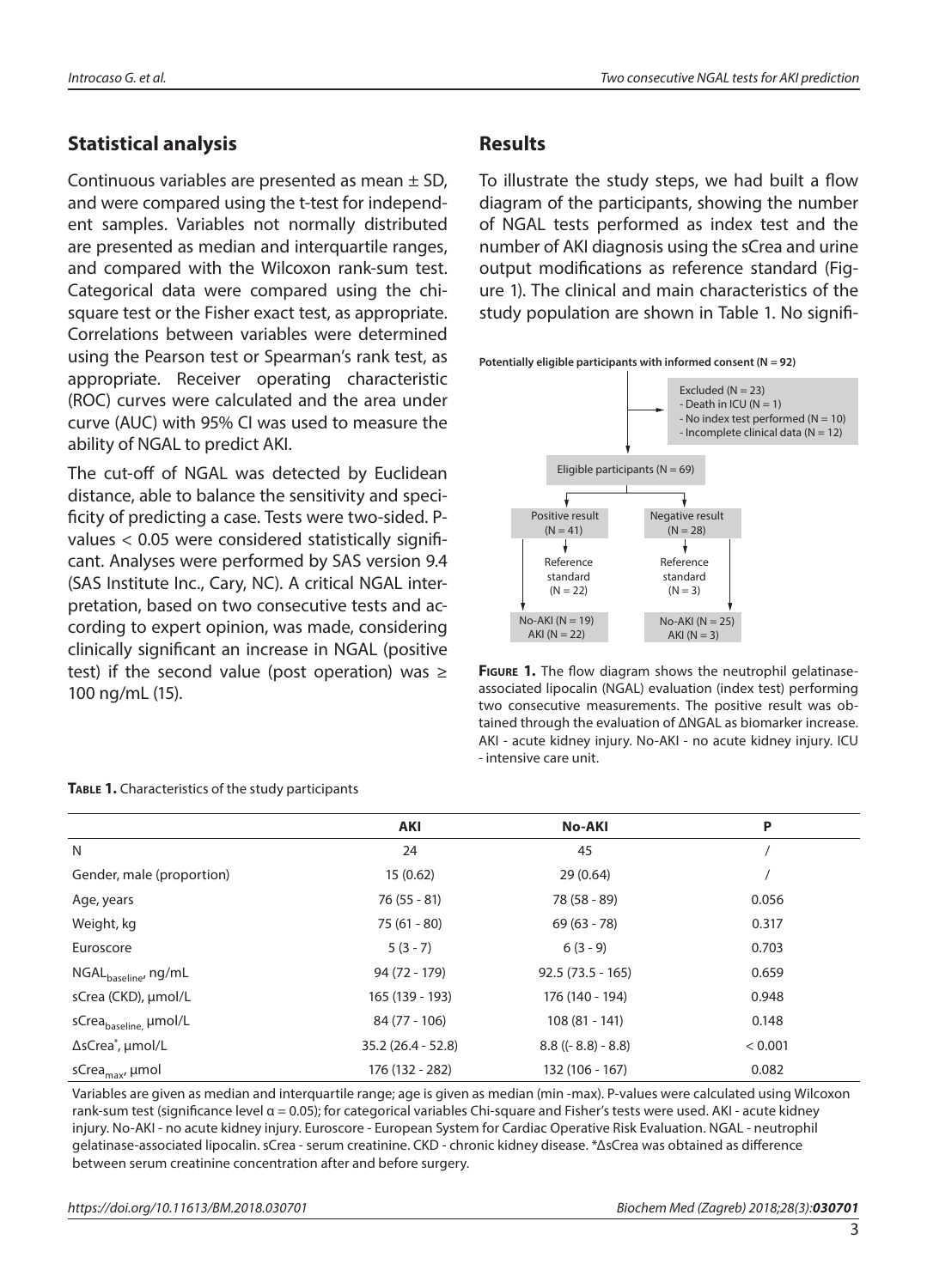cant differences were found regarding age, weight, Euroscore, baseline concentrations of sCrea and NGAL. No significant differences occurred for surgical procedures performed among the patients in AKI and No-AKI groups. Surgical procedures were as follows: 19 (0.28) patients underwent aortic valve replacement, 11 (0.16) patients underwent transcatheter aortic valve implantation (TAVI), 19 (0.28) patients underwent cardiac artery bypass graft, 10 (0.14) patients underwent mitral valve replacement or valvuloplasty, 2 (0.03) patients underwent aortic ascendant replacement, 2 (0.03) patients underwent pericardiectomy and 6 (0.08) patients underwent balloon valvuloplasty with or without cardiopulmonary bypass (CPB).

Postoperative AKI occurred in 24 (0.35) of the 69 patients. Preoperative eGFR  $<$  60 mL/min/1.73 m<sup>2</sup> was present in 45 patients, 33 in No-AKI group and 12 in AKI patients.

Pre-operative NGAL concentrations, expressed as median (50th percentile), 25th percentile, 75th percentile, were not different in patients with AKI compared with those without AKI. In both groups NGAL increased from baseline to after surgery reaching significantly higher concentrations only in AKI group (No-AKI: pre  $145 \pm 94$  ng/mL, post  $166$  $\pm$  135 ng/mL, P = 0.08; AKI: pre 125  $\pm$  98 ng/mL, post 241  $\pm$  133 ng/mL, P < 0.001) (Figure 2). We evaluated the ratio of postoperative (post-NGAL)

to baseline (pre-NGAL): in No-AKI patients a ratio of 1.4 was found, while AKI subjects presented a ratio always above 1.5 (AKI1: 1.8, AKI2: 3.2, AKI3: 2.8). In particular, a ratio of 1.7 discriminates No-AKI patients from AKI patients with a sensitivity of 68% and a specificity of 72%. Receiver operating characteristic curve analysis of pre-operative and post-operative NGAL and pre and post-operative sCrea are shown in Figure 3. Post-operative NGAL showed AUC of 0.71, 95% CI (0.60 - 0.82) with a sensitivity of 76% and a specificity of 59% at the cut-off of 154 ng/mL. This NGAL concentration, to discriminate AKI or not AKI risk patients, showed a limitation with a poor specificity as well as described in literature, based on the comparison of a single determination to the cut-off (16-24). Instead, considering our methodology, we assessed two consecutive NGAL tests, with analysis of the increase of biomarker concentration, obtaining better results in the ROC curves analysis ( $P < 0.005$ ) (Figure 3). Table 2 shows the association between NGAL values and the severity of AKI, (AKI 1, 2, 3) *vs* (AKI 2, 3) ( $P \le 0.001$ ), showing a higher NGAL sensitivity and negative predictive value (NPV) with the serum creatinine combination.

Given the reference change value (RCV) of creatinine equal to 14%, evaluated through the analytical and biological variability, we divided patients into two groups, one with creatinine increase < 14% and the other with an increase of  $\geq$  14%. This



**Figure 2.** Plasma neutrophil gelatinase-associated lipocalin (NGAL) tests (ng/mL) expressed as mean ± standard deviation values at the time baseline (pre) and post cardiac surgery. The differences between NGAL pre and NGAL post become statistically significant only in the AKI group. AKI - acute kidney injury. No-AKI - no acute kidney injury.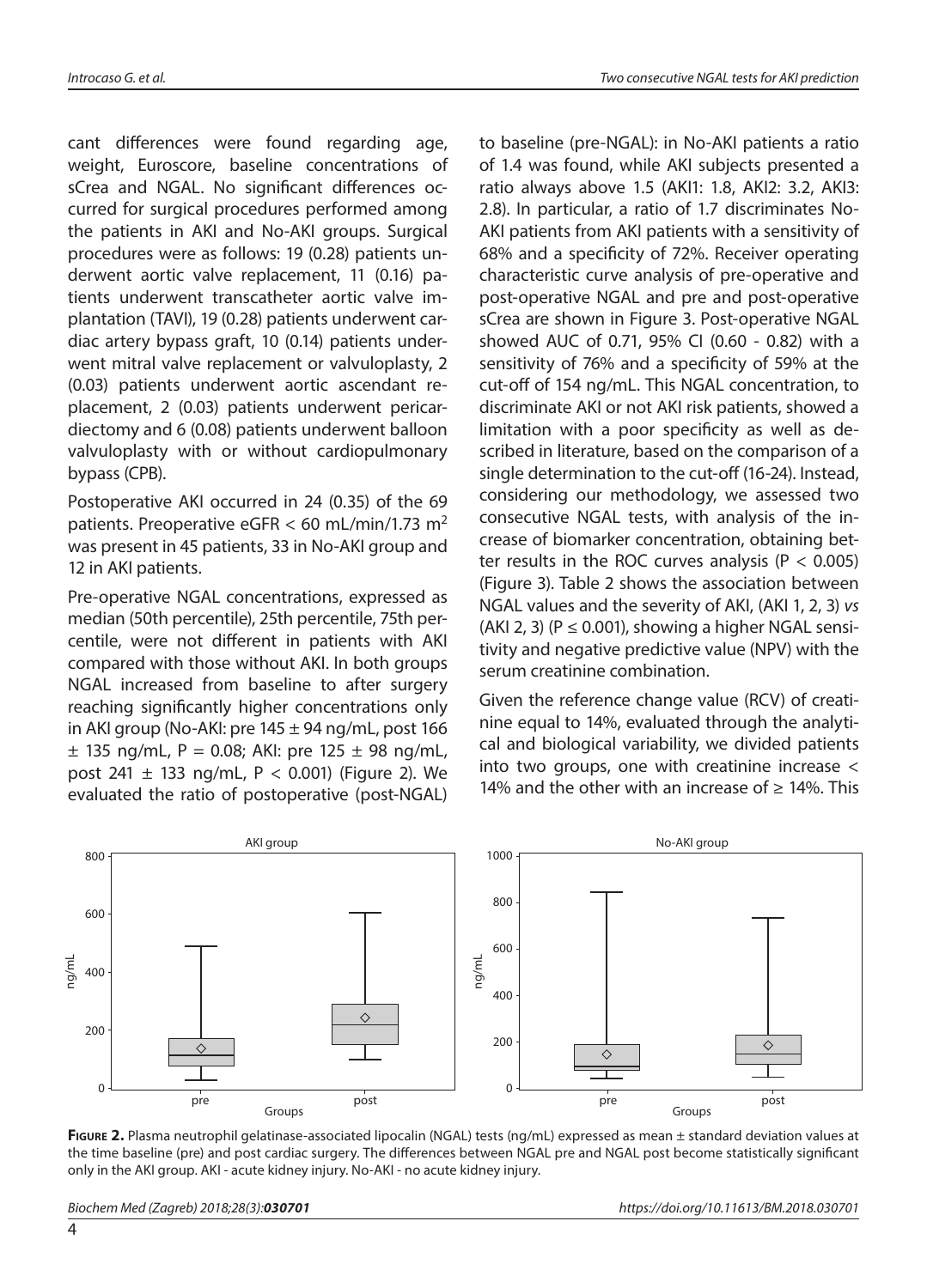

**FIGURE 3.** Receiver operating characteristic (ROC) curve analysis with comparison between the neutrophil gelatinase-associated lipocalin (NGAL) and serum creatinine (sCrea) curves. The better area under the curves (AUCs) were obtained using two NGAL and sCrea tests.

approach of biomarker combination introduces the possibility to have an early confirmation of AKI prediction, at 10-18 h after surgery.

#### **Discussion**

A reliable biomarker for predicting AKI after cardiac surgery would result in a more timely therapeutic intervention, limiting the associated morbidity. In our population of high-risk patients undergoing cardiac surgery we found a 35% incidence of AKI. Plasma NGAL concentrations measured soon after the arrival in ICU were associated with AKI, with a good sensitivity but with modest specificity. Much better diagnostic information was obtained combining two consecutive tests of NGAL immediately after surgery or combining the NGAL increase with the increase of serum creatinine, 10-18 hours after the end of surgical procedure.

**Table 2.** Neutrophil gelatinase-associated lipocalin diagnostic accuracy calculated by two consecutive tests and referred to AKI stage

|                                                                | <b>Sensitivity</b><br>(95% CI) | Specificity<br>(95% CI) | <b>NPV</b> |
|----------------------------------------------------------------|--------------------------------|-------------------------|------------|
| Stage AKI 1, 2 and 3                                           |                                |                         |            |
| $\Delta$ NGAL post $\geq 100$                                  | $86\%$ (76 - 92)               | $51\%$ (40 - 62)        | 87%        |
| * $\Delta$ NGAL post $\geq 100$<br>and $\Lambda$ s $Cr > 14\%$ | 79% (68 - 87)                  | 83% (72 - 90)           | 88%        |
| Stage AKI 2 and 3                                              |                                |                         |            |
| $\triangle$ NGAL post $\geq 100$                               | 93% (84 - 97)                  | $43\%$ (32 - 55)        | 97%        |
| * $\Delta$ NGAL post $\geq 100$<br>and $\Delta$ sCr > 14%      | 86% (76 - 92)                  | 70% (59 - 80)           | 96%        |

AKI - acute kidney injury. NPV - negative predictive value. NGAL - neutrophil gelatinase-associated lipocalin. sCrea - serum creatinine. \*Δ represents increase of biomarker concentration and was obtained as difference between biomarker concentration after and before surgery.

Neutrophil gelatinase-associated lipocalin has been extensively investigated for the early recognition of tubular damage: in fact, it is up regulated after ischemic damage and may precede the increase in serum creatinine of 1-3 days. A recent meta-analysis suggested that NGAL measured within 6 h after the end of cardiac surgery might be a promising biomarker of AKI, although no definite agreement exists on the threshold to be used (24).

In agreement with the results found by other groups, we found comparable concentrations of NGAL in the preoperative samples, while in postoperative samples NGAL increased slightly in No-AKI patients and significantly in AKI patients, with higher concentrations in cases of more severe kidney impairment. However, some authors did not demonstrate this association (16). Friedrich *et al.* examined 81 patients undergoing cardiopulmonary bypass and found that, although NGAL increased after surgery, the peak value neither predict AKI nor the severity of the injury (16); in a similar population Perry *et al.* found that, although NGAL increases were associated with AKI, however, due to the low sensitivity (38.7%) its evaluation has limited utility (17). Different explanations may be considered for these different conclusions: the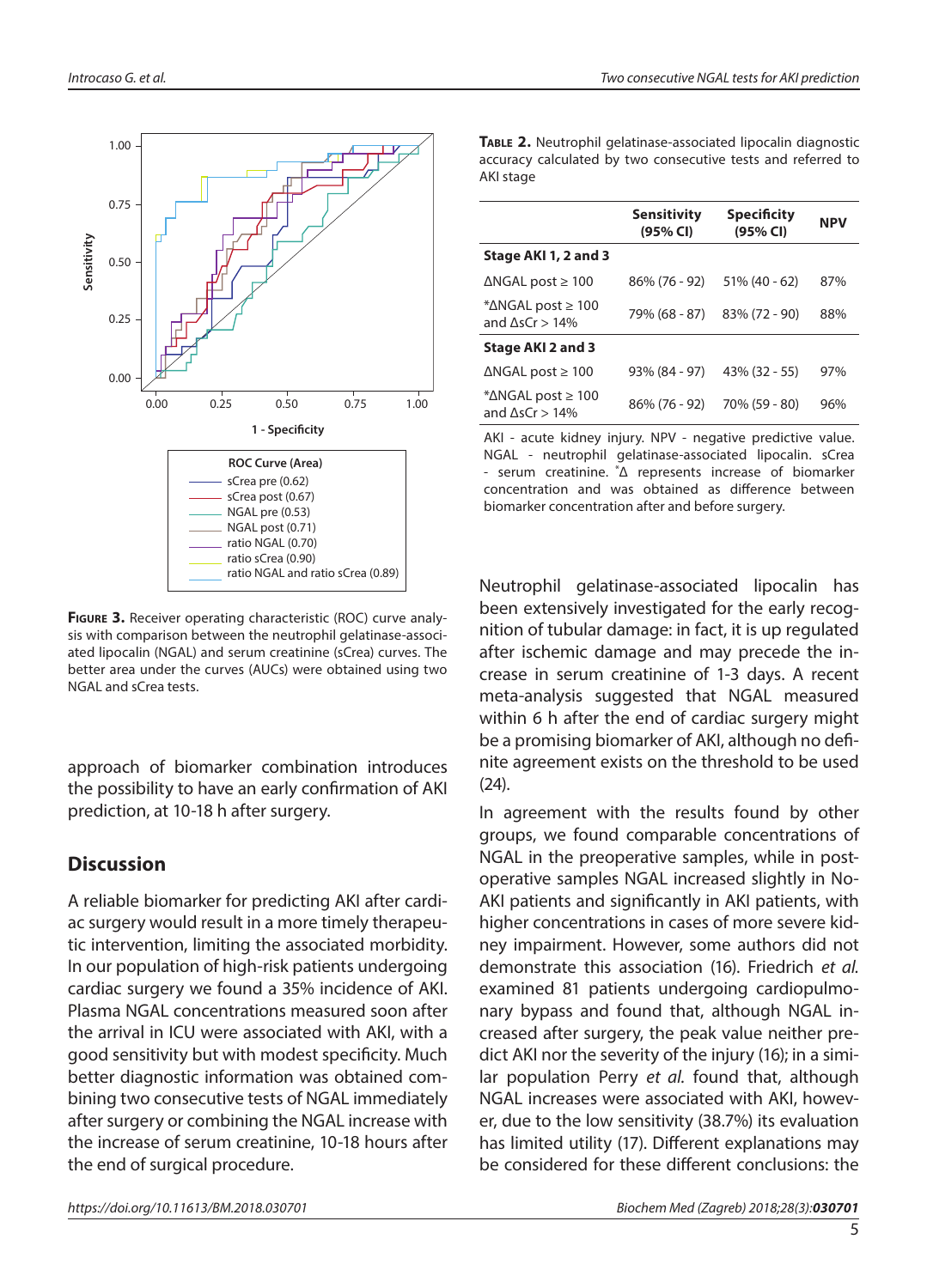sample used (plasma or urine), the timing of sampling, the age at surgery, the presence of comorbidities.

A post-operative NGAL of 154 ng/mL was found as the best threshold: in fact all the 12 patients with AKI2 and AKI3, except one who presented a concentration of 149 ng/mL, had a higher concentration. This data are in line with what found in a study focused on patients with chronic kidney failure undergoing cardiac surgery: the authors analysed 166 patients and found that a value of NGAL of 155 ng/mL was the best threshold, with a sensitivity of 79% and a specificity of 58%, quite identical with our findings (25).

A more interesting finding is related to the use of the NGAL increases (ΔNGAL) between postoperative and preoperative NGAL. We found a significant difference between No-AKI and AKI groups. Patients who did not develop AKI showed a slight and not significant increase in NGAL, while patients with AKI showed a significant increase, with patients with a more severe kidney injury having the higher concentrations.

The delta evaluation could represent a solid method to detect changes of the biochemical biomarker showing a worthy diagnostic significance. Indeed, the utility of sequential measurements in patients with preoperative renal impairment has been recently suggested: an increase of NGAL with the second value at least of 100 ng/mL was proposed as possible and indicative tubular damage (15). We propose this value (determined on the post-surgery sample) and in fact, looking at our patients with severe AKI the mean delta was 115 ng/mL, with only two patients showing lower increases. However, one of them had already elevated NGAL before surgery, probably indicating the presence of a preoperative serious renal impairment with an eGFR value of 52 mL/min/1.73m<sup>2</sup>.

To further increase the overall performance we combined the results of NGAL and creatinine measurements. This approach results in an increase in both sensitivity and specificity, and might represent a good choice according to recent study too on the cardiac surgery-associated acute kidney injury (CSA-AKI) (24,26). However while NGAL

values were available within few hours after the end of surgery, creatinine was determined using the RCV at 10-18 h after surgery. A possibility could be a two-step approach: patients with an increase of NGAL  $\geq$  100 ng/mL could be considered at high risk of AKI and may receive immediate treatment or more appropriately, patients with NGAL increase below 100 ng/mL, could be excluded for AKI risk. For all the other patients the evaluation can be completed on the first post-operative day with the determination of serum creatinine. Using this strategy we would reach a very high sensitivity and an acceptable specificity for the rule out of cardiac patients in ICU.

Our work has some limitations. First, it was conducted in a centre with patients at high-risk of AKI, undergoing elective cardiac surgery and the results obtained should be strictly referred at the clinical conditions adopted. However, the incidence of AKI is quite similar to what reported in developed country and therefore our population can be considered representative of the routine in cardiac surgery. Second, although patients with severe AKI represented the 35% of the surgical population, we still have to confirm our results on a larger number of patients. However, present data could be challenging to start a clinical trial or to plan NGAL measurements in an intensive clinical setting. Indeed, we have emphasized that the NGAL biomarker may be applied in the clinical practice, improving the diagnostic accuracy by the measure of two consecutive tests. We believe that, our study should be methodologically intended as a step forward for the AKI biomarkers underlying his diagnostic value even for the cardiovascular events associated to the kidney impairment (23- 28). In conclusion the results obtained in this research demonstrate that plasma NGAL measured at baseline and early after cardiac surgery was able to predict the development of AKI after cardiac surgery, and that the combination with the changes in creatinine may be a useful tool to select patients at risk and to start early appropriate treatments.

#### **Potential conflict of interest**

None declared.

6